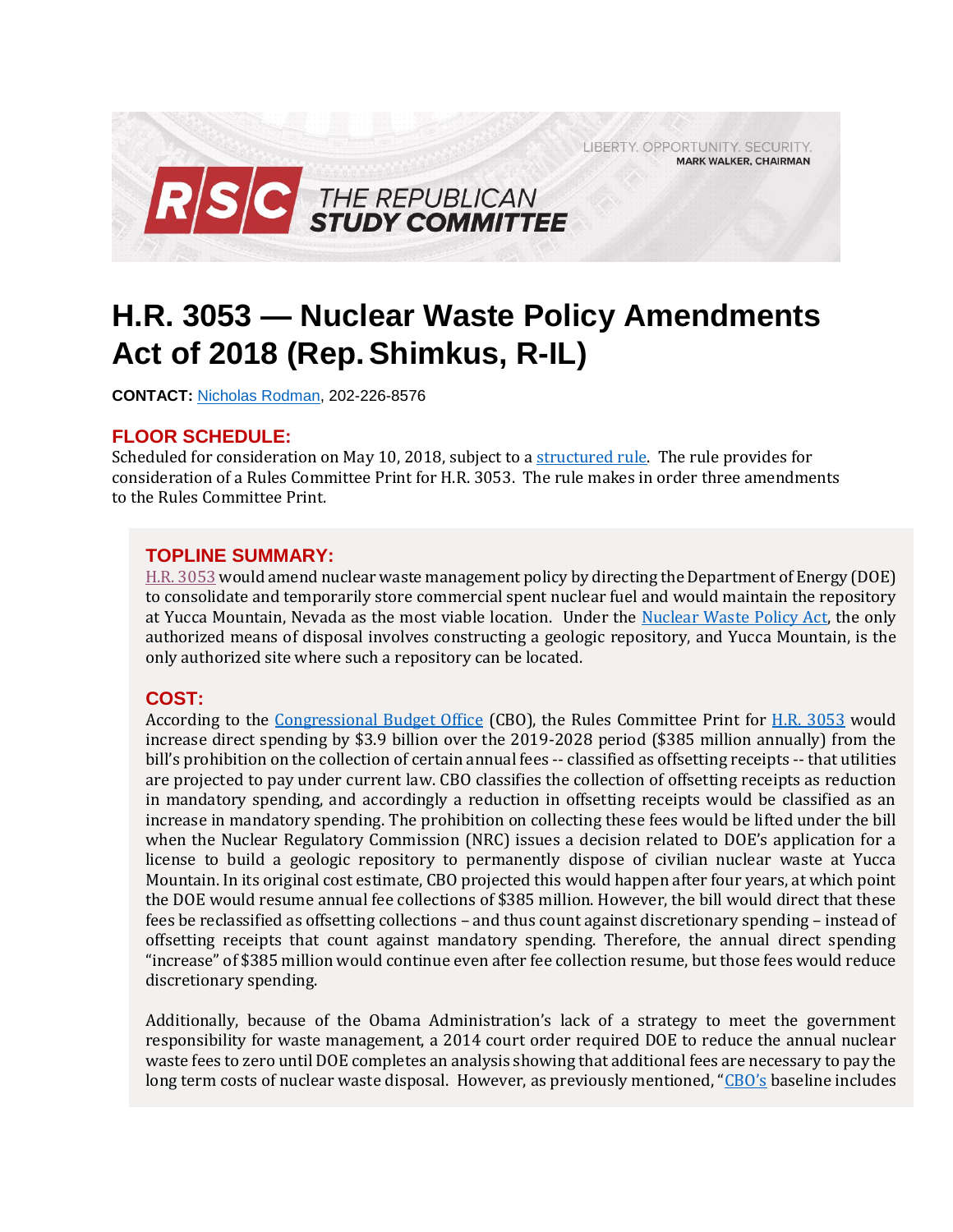\$385 million annually in nuclear waste fees—roughly half the amount that had been collected before DOE reduced the fee to zero." Accounting for current policy, "the House Committee on the Budget has directed CBO to estimate the legislation's budgetary effects using an assumption that utilities will not pay such fees over the 2019 – 2028 period." Under this direction, CBO estimates that the fee-related provisions of the committee print would have no effect on direct spending over that period.

In its [original cost estimate](https://www.cbo.gov/system/files/115th-congress-2017-2018/costestimate/hr3053.pdf) for the bill as reported by the Energy and Commerce Committee, CBO estimated that implementing the bill would have discretionary costs of \$300 million over the 2020-2025 period for DOE to implement an initial monitored retrievable storage (MRS) agreement. "Specifically, over the 2020-2022 period, the bill would authorize the appropriation of up to \$50 million annually. For each of fiscal years 2023 through 2025, the bill would authorize appropriations in amounts equal to 10 percent of the amounts appropriated from the NWF. For this estimate, CBO assumes that authorization levels over the 2023-2025 period would remain in line with the \$50 million cap specified for earlier years. Thus, CBO estimates that H.R. 3053 would authorize appropriations totaling \$300 million over the 2020-2025 period for DOE to implement an initial MRS agreement and that the resulting discretionary spending over the period would be the same amount." Such funds would be subject to appropriation. The Rules Committee Print does not modify these provisions.

In its original cost estimate, CBO estimated that direct spending authorized under the bill to provide assistance to state and local governments affected by the disposal program would increase direct spending over the 10-year period by \$260 million. The Rules Committee Print would not affect the amount of assistance to be provided, but would specify that any such sending be subject to appropriation. Accordingly, it would not affect direct spending.

#### **CONSERVATIVE VIEWS:**

Completing the Yucca Mountain nuclear waste repository has been a longstanding priority for many conservatives. Under the Nuclear Waste Policy Act of 1982, the federal government has a legal responsibility to assume responsibility for spent civilian nuclear fuel.

Conservatives may be pleased the bill would move a mandatory funding program to discretionary.

- **Expand the Size and Scope of the Federal Government?** No.
- **Encroach into State or Local Authority?** No.
- **Delegate Any Legislative Authority to the Executive Branch?** No.
- **Contain Earmarks/Limited Tax Benefits/Limited Tariff Benefits?** No.

#### **DETAILED SUMMARY AND ANALYSIS:**

H.R. 3053 would amen[d section 141\(b\) of the Nuclear Waste Policy Act of 1982](https://www.energy.gov/sites/prod/files/edg/media/nwpa_2004.pdf) (42 U.S.C. 10161(b)) by updating the requirement for the Secretary to complete a detailed study of the need for and feasibility of, and shall submit to the Congress a proposal for the construction of one or more monitored retrievable storage facilities for high-level radioactive waste and spent nuclear fuel by June 1, 2019. The proposal for such facility would include designs, specifications, and cost estimates sufficient to solicit bids for the construction of one or more such facilities; and enable completion and operation of such a facility as soon as practicable; and options to enter into monitored retrievable storage (MRS) agreements with respect to one or more monitored retrievable storage facilities.

Title I of the bill would define an MRS agreement to mean a cooperative agreement, contract, or other mechanism that the Secretary of Energy considers appropriate to support the storage of Department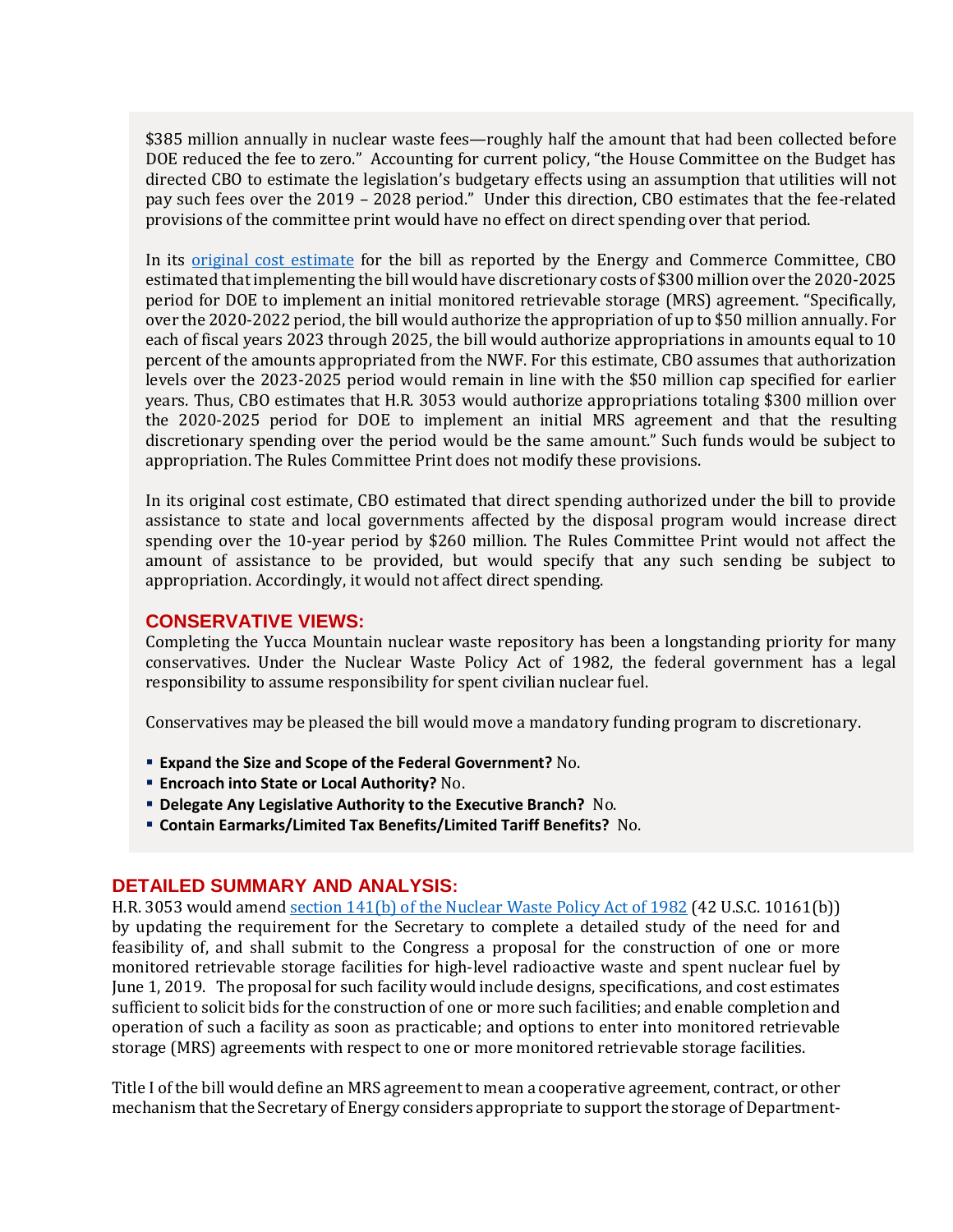owned civilian waste in one or more monitored retrievable storage facilities. The bill would further authorize the Secretary of Energy to site, construct, and operate one or more monitored retrievable storage facilities; and store, pursuant to an MRS agreement, Department-owned civilian waste at a monitored retrievable storage facility for which a non-Federal entity holds a specific license.

The Secretary of Energy would be prohibited from entering into an MRS agreement unless the monitored retrievable storage facility has been licensed by the Nuclear Regulatory Commission; or unless the non-Federal entity that is a party to the MRS agreement has approval to store Departmentowned civilian waste at such facility from each of the Governor of the State in which the facility is located, any unit of general local government with jurisdiction over the area in which the facility is located, and any affected Indian tribe; unless the Commission has issued a final repository decision; and the MRS agreement provides that the quantity of high-level radioactive waste and spent nuclear fuel at the site of the facility at any one time will not exceed specified limits. The Secretary would be authorized to enter into one MRS agreement before the Commission has issued a final repository decision.

H.R. 3053 would authorize the greater of \$50,000,000 or the amount that is equal to 10 percent of the amounts appropriated from the Nuclear Waste Fund in that fiscal year to be appropriated for each of fiscal years 2020 through 2022. The bill would authorize the amount that is equal to 10 percent of the amounts appropriated from the Nuclear Waste Fund in that fiscal year for each of fiscal years 2023 through 2025.

The Department of Energy would be prohibited from storing any Department-owned civilian waste at the initial MRS facility until the Commission has issued a final repository decision, except if the Secretary makes a finding that a final repository decision is imminent. If the Secretary makes such a finding, the Secretary may store Department-owned civilian waste at the initial MRS facility.

The bill would amend a requirement for a survey of potential sites of an MRS facility in the Nuclear Waste Policy Act of 1982 by requiring the Secretary to issue a request for proposals for an MRS agreement before commencing the survey. Title I would further update Nuclear Regulatory Commission licensing process and conditions for the MRS facility.

Title II would state that approximately 147,000 acres of land in Nye County, Nevada, as generally depicted on the Yucca Mountain Project are withdrawn permanently from all forms of entry, appropriation, and disposal under the public land laws, including the mineral leasing laws, the geothermal leasing laws, and the mining laws. Such lands would be placed under Department of Energy jurisdiction. The withdrawal would be reserved for use by the Secretary for development, preconstruction testing and performance confirmation, licensing, construction, management and operation, monitoring, closure, postclosure, and other activities associated with the disposal of highlevel radioactive waste and spent nuclear fuel.

Title II would revoke [Public Land Order 6802 of September 25, 1990, as extended by Public Land](https://www.gpo.gov/fdsys/pkg/FR-2002-08-15/pdf/02-20720.pdf)  [Order 7534,](https://www.gpo.gov/fdsys/pkg/FR-2002-08-15/pdf/02-20720.pdf) and any conditions or memoranda of understanding accompanying those land orders, as well as [Project right-of-way reservations N](http://www.state.nv.us/nucwaste/news2000/nn10874.htm)–48602 and N–47748 of January 2001. These ordinances direct the Department of Energy (DOE) to maintain the physical integrity of the subsurface environment at Yucca Mountain, essentially prohibiting further development of the site. The Secretary of Energy would be directed to develop a management plan for the use of the withdrawal. Within 3 years after the bill's enactment, the Secretary would be required to submit the management plan to the Congress and the State of Nevada.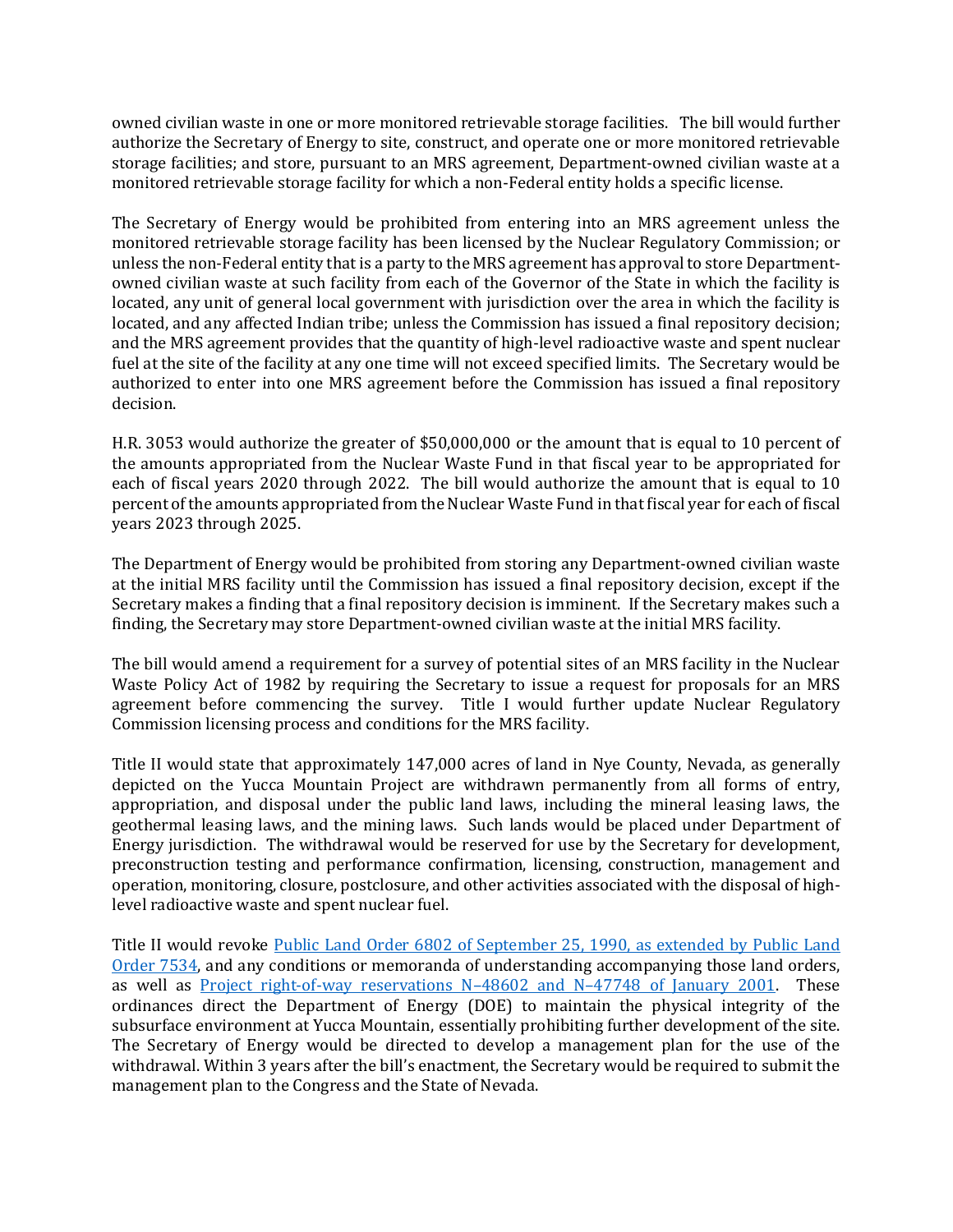Any use of the withdrawal for activities not associated with the Yucca Mountain Project would be subject to conditions and restrictions that the Secretary considers necessary or desirable to permit the conduct of Project-related activities. The management plan may provide for the continued use by the Department of the Air Force of the portion of the withdrawal within the Nellis Air Force Base Test and Training Range, and may provide for the maintenance of a wildlife habitat. The Department of Energy would be authorized permit grazing conducted in accordance with applicable grazing laws and policies, as well as hunting and trapping. Surface or subsurface mining or oil or gas production, including slant drilling from outside the boundaries of the withdrawal, would not permitted at any time on lands on or under the withdrawal. The Secretary of the Interior would be directed to evaluate and adjudicate the validity of all unpatented mining claims on the portion of the withdrawal that was under the control of the Bureau of Land Management on the date of the bill's enactment. The Secretary of Interior would be mandated to provide just compensation for the acquisition of any valid property right.

The Secretary of Energy would be authorized to acquire lands and interests in lands within the withdrawal. Those lands and interests in lands may be acquired by donation, purchase, lease, exchange, easement, rights-of-way, or other appropriate methods using donated or appropriated funds. The Secretary of the Interior would conduct any exchange of lands within the withdrawal for Federal lands outside the withdrawal.

Title II would authorize the Secretary of Energy to undertake infrastructure activities considered necessary or appropriate to support the construction or operation of a repository at the Yucca Mountain site or transportation to such site of spent nuclear fuel and high-level radioactive waste, at any time before or after the Nuclear Regulatory Commission issues a final decision approving or disapproving the issuance of a construction authorization for a repository.

The Secretary of Energy would be prohibited from taking any action relating to the planning, development, or construction of a defense waste repository until the date on which the Nuclear Regulatory Commission issues a final decision approving or disapproving the issuance of a construction authorization for a repository.

Title III would authorize the Secretary to enter into new contracts or negotiate modifications to existing contracts, with any person who generates or holds title to high-level radioactive waste or spent nuclear fuel of domestic origin, for acceptance of title, subsequent transportation, and storage of such high-level radioactive waste or spent nuclear fuel (including to expedite such acceptance of title, transportation, and storage of such waste or fuel from facilities that have ceased commercial operation) at a monitored retrievable storage facility.

Title IV would clarify the number of benefits agreements that may be available and would state that if the State of Nevada enters into a benefits agreement, such agreement would not be considered an expression of consent to siting the repository.

Title IV would amend the benefits table in the Nuclear Waste Policy Act of 1982 and would prohibit payments from a benefits agreement to be used to influence legislative action or any matter pending before Congress or a state legislature, for litigation purposes, or to support multistate efforts or other coalition-building activities inconsistent with the siting, construction, or operation of the monitored retrievable storage facility or repository concerned.

The Secretary of Energy would be directed to make payments to the State of Nevada under a benefits agreement concerning a repository from the Waste Fund. The signature of the Secretary on a valid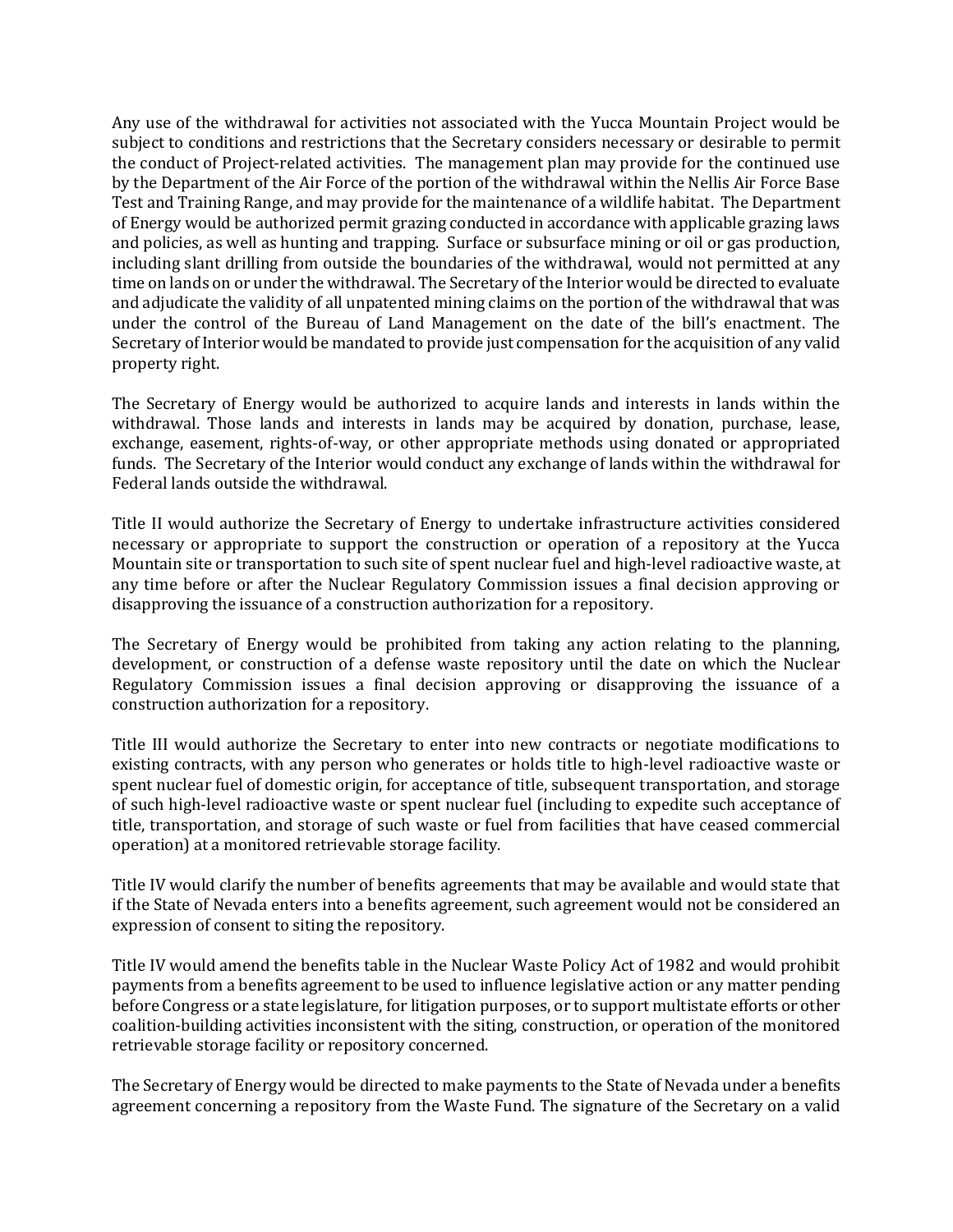benefits agreement would constitute a commitment, but only to the extent that all amounts for that purpose are provided in advance in subsequent appropriations Acts, by the Secretary to make payments. The Secretary would also be authorized to enter into a benefits agreement with any covered unit of local government concerning a repository for the acceptance of high-level radioactive waste or spent nuclear fuel in the State of Nevada. The Secretary would also be directed to make payments to a covered unit of local government under a benefits agreement from the Waste Fund.

A State, covered unit of local government, or Indian tribe may only terminate a benefits agreement concerning a repository or a monitored retrievable storage facility, if the Secretary disqualifies the site under consideration for its failure to comply with technical requirements established by the Secretary; or concerning a repository, if the Commission issues a final decision disapproving the issuance of a construction authorization for a repository. In providing any funding to institutions of higher education from the Waste Fund, the Secretary of Energy would be directed to prioritize institutions of higher education that are located in Nevada. Any economic benefits derived from the retrieval of spent nuclear fuel would be shared with the State in which the repository is located, affected units of local government, and affected Indian tribes.

Title V would direct the Secretary of Energy to establish procedures for the assessment and collection of fees to provide sufficient revenues to offset the costs required by the Waste Fund. Title V would require the Department to submit a multi-year budget proposal annually, instead of triennially.

Beginning on the date of first spent fuel is received at the repository, no amount would be appropriated in any fiscal year for activities relating to the repository, including the transportation of additional spent fuel to the repository and the operation of the repository, unless the applicable amount required is appropriated for that fiscal year. Fees collected in a fiscal year would be deposited and credited as offsetting collections to the account providing appropriations for such activities and would be classified as discretionary appropriations.

A Congressional Budget Office (CBO) estimate provided for a provision in a bill that provides discretionary appropriations, derived from amounts in the Waste Fund, for such activities would include the amount of such fees that would be collected during the fiscal year for which such appropriation is made available.

Title VI would require the Environmental Protection Agency (EPA) to determine if standards promulgated under the Nuclear Waste Policy Act of 1982 should be updated and would require a report to Congress on such determination. If the EPA determines that the standards should be updated, the EPA would promulgate updated standards within two years of making such determination. The Commission would also be required by rule, to promulgate updated technical requirements and criteria under the Nuclear Waste Policy Act of 1982 as necessary to be consistent with such updated generally applicable standards. Title VI would strike a provision in the Nuclear Waste Policy Act that prohibits the Department from using a private facility for management of spent nuclear fuel.

The bill would further require a report to Congress from the EPA on containing the final remedy to be implemented at the West Lake Landfill and the expected timeline for implementation of such final remedy.

Title VI would direct the Secretary of Energy, subject to the availability of appropriations, to provide in-kind, financial, technical, and other appropriate assistance, for safety activities related to the transportation of high-level radioactive waste or spent nuclear fuel, to any entity receiving technical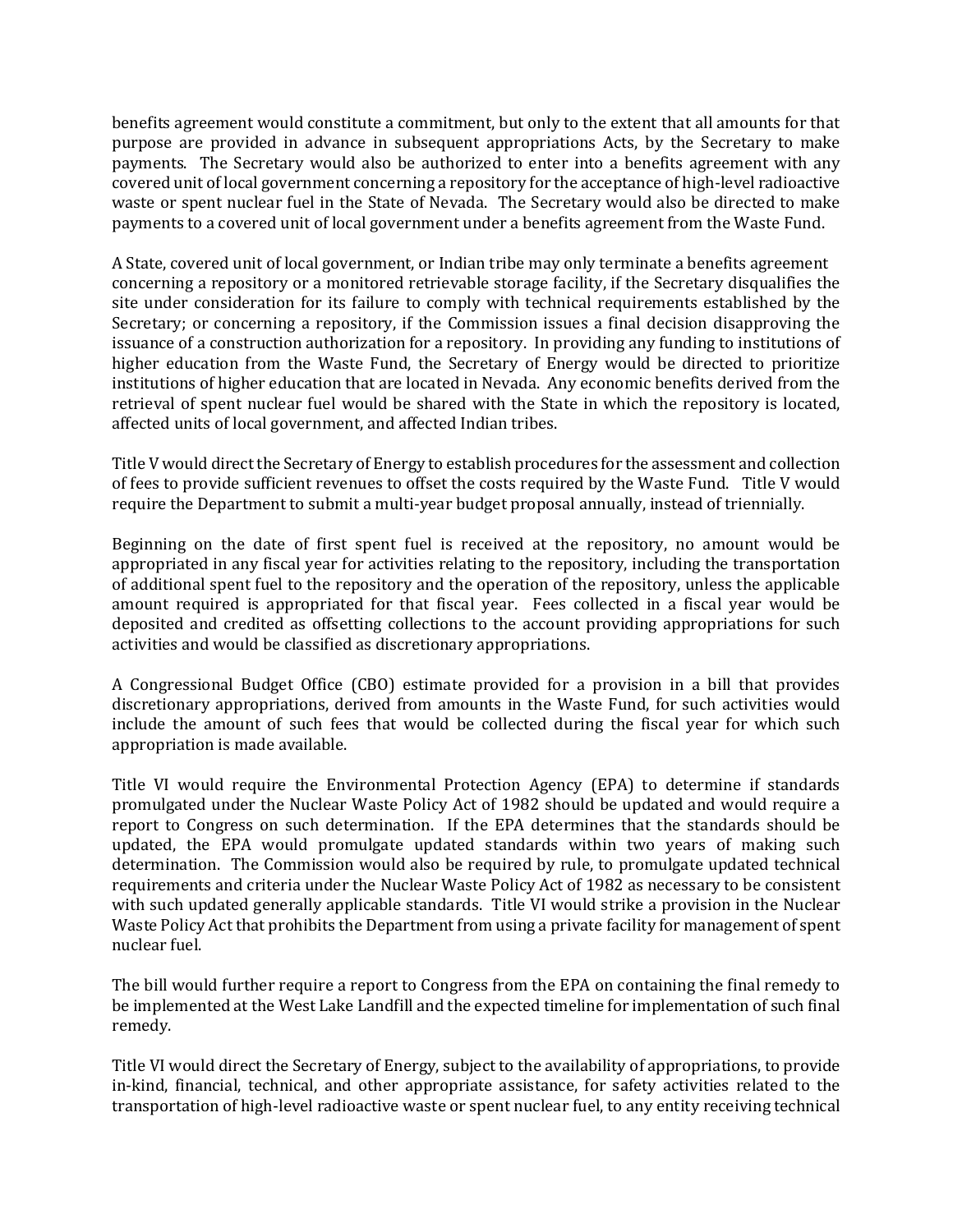assistance or funds. The title further establishes a maximum of two five-year terms for the Director of the Office of Civilian Radioactive Waste Management within the Department.

Title VI would prohibit the subseabed or ocean water disposal of spent nuclear fuel or high-level radioactive waste. No funds would be obligated for any activity relating to such disposal. The bill would repeal a reporting requirement on the ocean water disposal of spent nuclear fuel. The title would also express a sense of Congress that the Governments of the United States and Canada should not allow permanent or long-term storage of spent nuclear fuel or other radioactive waste near the Great Lakes.

The budgetary effects of the bill would not be entered on either PAYGO scorecard maintained pursuant to section 4(d) of th[e Statutory Pay-As-You-Go Act of 2010](https://www.congress.gov/111/plaws/publ139/PLAW-111publ139.pdf) or for purposes of section 4106 o[f H. Con. Res. 71,](https://www.gpo.gov/fdsys/pkg/BILLS-115hconres71enr/pdf/BILLS-115hconres71enr.pdf) the 115th Congress's budget resolution.

The House Report accompanying H.R. 3053 (H. Rept. 115-355) can be found [here.](https://www.gpo.gov/fdsys/pkg/CRPT-115hrpt355/pdf/CRPT-115hrpt355-pt1.pdf) An overview and a summary, as well as explanations of Interim Storage and the Nuclear Waste Fund from the House Committee on Energy and Commerce can be found [here,](https://energycommerce.house.gov/wp-content/uploads/2018/05/NWPAA-Two-Pager_05022018.pdf) [here](https://energycommerce.house.gov/wp-content/uploads/2018/05/NWPAA_UnderstandingTheNuclearWasteFund_05022018.pdf), here and here respectively. More information on the legislation from the committee can be found [here.](https://energycommerce.house.gov/nwpaa/) A comparative print showing H.R. 3053, as reported, compared with the Rules Committee Print 115-69 can be found [here.](https://rules.house.gov/sites/republicans.rules.house.gov/files/115-2/HR%203053/CP-115HR3053RH-COMPARED-RCP115-69.pdf) A Rules Committee summary of modifications provided by the House Committee on Energy and Commerce can be foun[d here.](https://rules.house.gov/sites/republicans.rules.house.gov/files/115-2/HR%203053/Changes%20in%20RCP.pdf)

# **AMENDMENTS MADE IN ORDER:**

- 1. [Rep. Keating \(D-MA\):](https://amendments-rules.house.gov/amendments/KEATIN_06058180018491849.pdf) would require the Department of Energy to include a financial statements summary in each audit report on the Department of Energy Nuclear Waste Fund's fiscal year financial statement audit.
- 2. [Rep. Schneider \(D-IL\):](https://amendments-rules.house.gov/amendments/SCHNEI_069_xml58180930503050.pdf) would direct the Secretary of Energy to establish a task force, to be known as the Stranded Nuclear Waste Task Force to conduct a study on existing public and private resources and funding for which affected communities may be eligible; and to develop immediate and long-term economic adjustment plans tailored to the needs of each affected community. The amendment would require the task force to submit a study to Congress.
- 3. [Rep. Titus \(D-NV\)](https://amendments-rules.house.gov/amendments/TITUS_043_xml58180924352435.pdf) (Substitute): would strike the bill and would prohibit the Secretary of Energy from making an expenditure from the Waste Fund for the costs of the activities described in paragraphs (4) and (5) of section 302(d) o[f the Nuclear Waste Policy Act of 1982](https://www.energy.gov/sites/prod/files/edg/media/nwpa_2004.pdf) (42 U.S.C. 10222(d)) unless the Secretary has entered into an agreement to host a repository with the Governor of the State in which the repository is proposed to be located; each affected unit of local government; any unit of general local government contiguous to the affected unit of local government if spent nuclear fuel or high-level radioactive waste will be transported through that unit of general local government for disposal at the repository; and each affected Indian tribe. Any agreement to host a repository would be in writing and signed by all parties; would be binding on the parties; and would not be amended or revoked except by mutual agreement of the parties.

#### **COMMITTEE ACTION:**

H.R. 4335 was introduced on June 26, 2017, and was referred to the House Committee on Energy and Commerce. On <u>June 28, 2017</u>, the committee ordered it to be reported (amended) by the yeas and nays: 49 - 4.